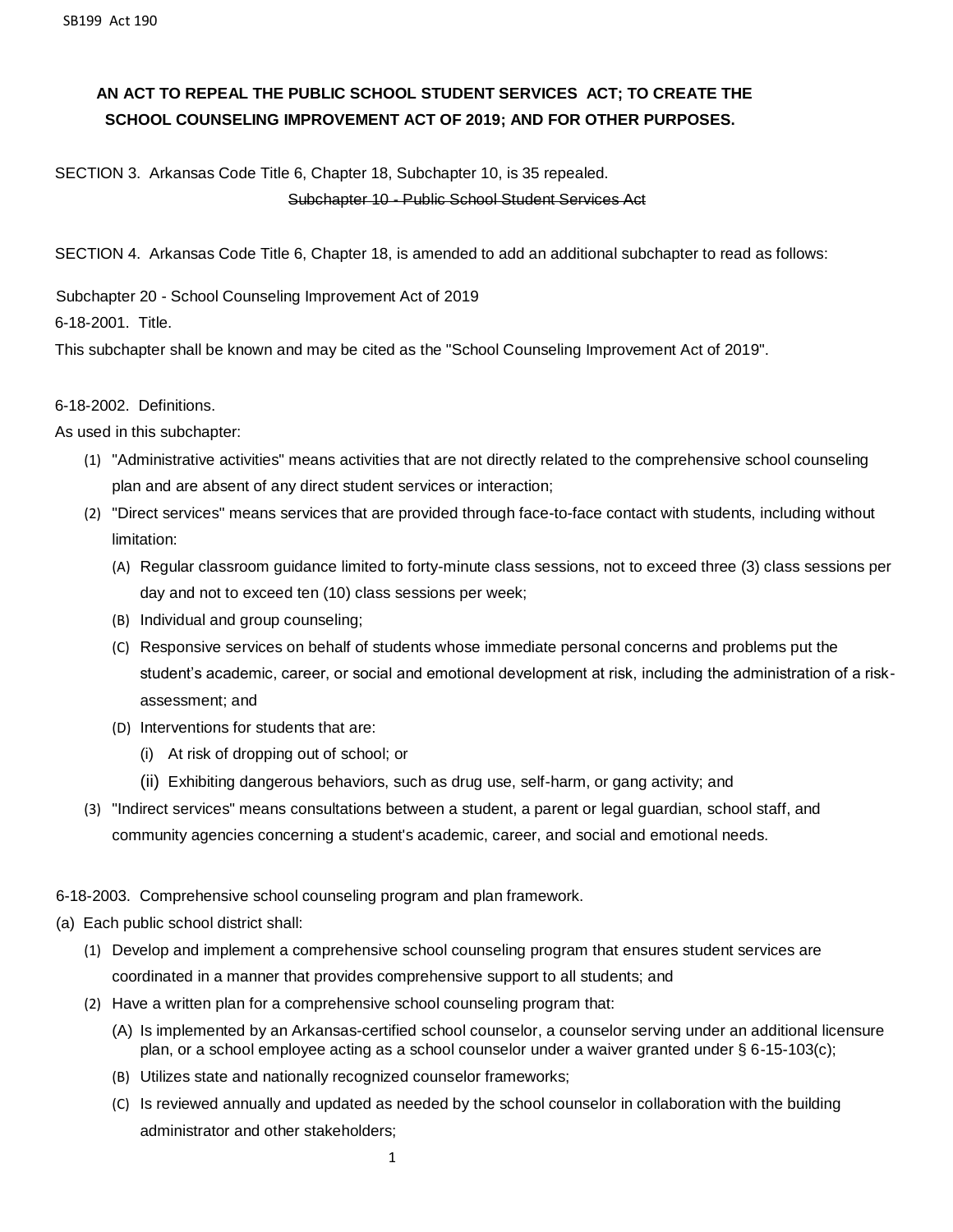- (D) Is systemically aligned to kindergarten through grade twelve (K-12) within the public school district; and
- (E) Contains the following four (4) components of a comprehensive school counseling program:
	- (i) Foundation, which includes without limitation:
		- (a) Vision statements;
		- (b) Mission statements; and
		- (c) Program goals;
	- (ii) Management, which utilizes assessments and other data to develop, implement, and evaluate a comprehensive school counseling program;
	- (iii) Delivery, which focuses on direct and indirect services through the implementation of a comprehensive school counseling program; and
	- (iv) Accountability, which ensures regular analysis of the comprehensive school counseling program that is provided.
- (b) The comprehensive school counseling program required under subsection (a) of this section shall:
	- (1) Guide students in academic pursuits, career planning, and social and emotional learning;
	- (2) Follow the comprehensive school counseling program guidance provided by the Department of Education;
	- (3) Include goals that are developed annually based on the vision and mission statements that are shared by stakeholders to ensure equitable access to opportunities for all students; and
	- (4) Identify student needs through a multilevel school data review that includes without limitation:
		- (A) Data analysis;
		- (B) Use-of-time data review;
		- (C) Program results data; and
		- (D) Communication and contact with administrators, parents, students, and stakeholders.

6-18-2004. Comprehensive student services.

(a) Sufficient time at each public school shall be allotted for the school counselor to carry out the duties stated in the comprehensive school counseling plan required under § 6-18-2003.

(b)(1) A school counselor shall spend at least ninety percent (90%) of his or her working time during student contact days providing direct and indirect services to students.

- (2) Direct and indirect services may be provided in collaboration with other school personnel and include without limitation: (A) Intervening with students who are at risk of dropping out of school to determine if there is a way to keep at-risk students in school;
	- (B) Following-up with high school graduates;
	- (C) Providing orientation programs for new students and transferring students at each level of education;
	- (D) Providing academic advisement services, including without limitation:
		- (i) Developing an individual planning system to guide a student to access and monitor the student's own educational, career, and social and emotional progress;
		- (ii) Guiding a student along the pathways to graduation;
		- (iii) Guiding a student in goal-setting experiences and course selection aligned with the student's postsecondary goals;
		- (iv) Addressing accelerated learning opportunities;
		- (v) Addressing academic deficits and the accessibility of resources;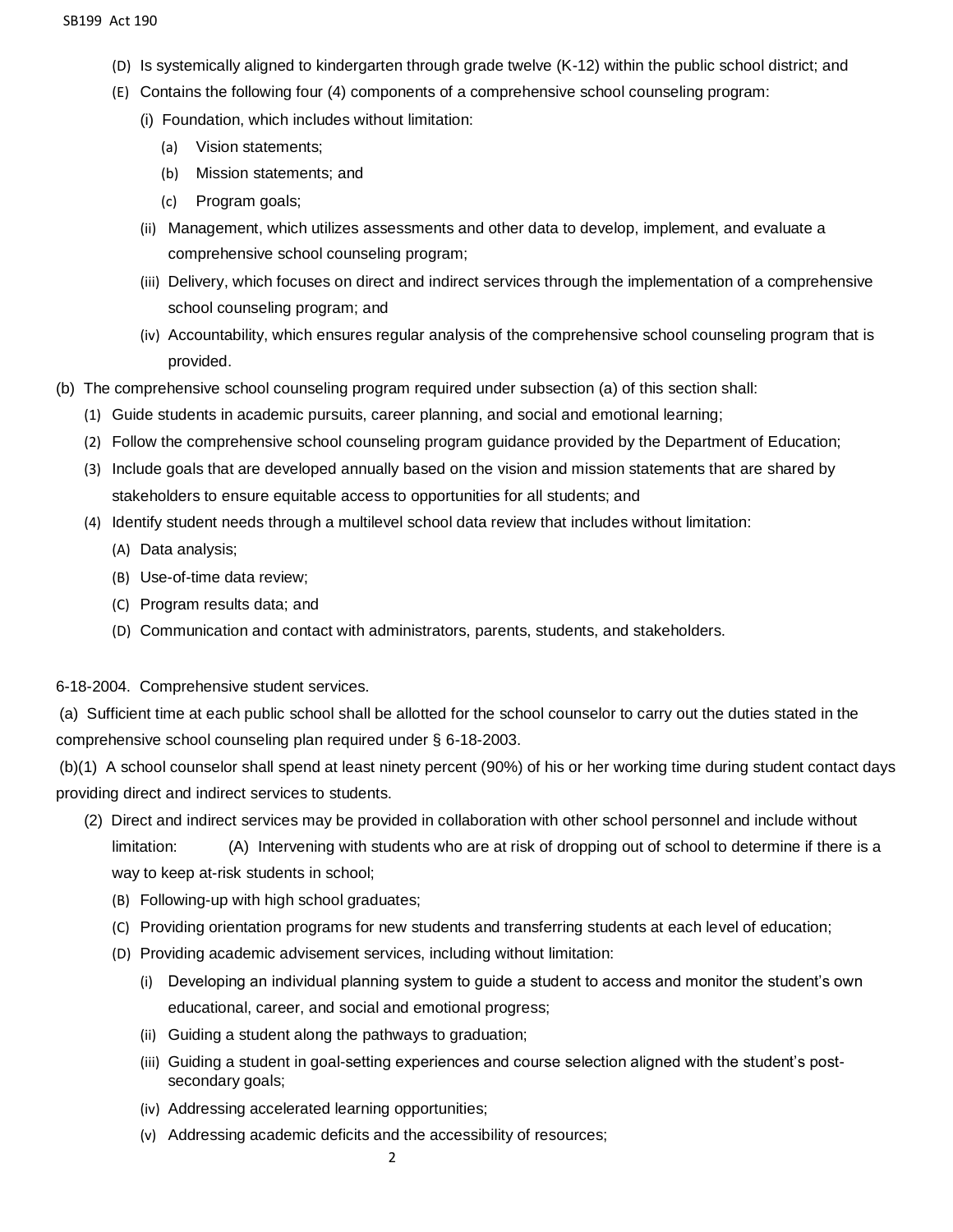- (vi) Providing student assessment reviews, interest
- inventories, or academic results needed to develop, review, and revise a student's plan of study; and
- (vii) Providing support for students who show potential so they are more likely to engage in rigorous coursework and take advantage of post-secondary opportunities;
- (E) Providing a career planning process that includes without limitation:
	- (i) Guidance in understanding the relationship
	- between classroom performance and success in school and beyond;
	- (ii) The provision of resources to identify career
	- interests and aptitudes to assist a student in age-appropriate college and career planning;
	- (iii) Guidance in understanding the advantages of
	- completing career certifications and internships;
	- (iv) Interpretation of augmented, criterion-referenced, or norm-referenced assessments for students and parents;
	- (v) The provision of information to a parent or
	- legal guardian, such as through workshops on preparing for college, financial aid, and career opportunities; and
	- (vi) Encouragement to a parent or legal guardian to
	- support partnerships in his or her student's learning and career planning processes;
- (F) Providing social and emotional skills designed to support students, including without limitation programs:
	- (i) To promote cultural and social awareness, positive communication and relationship skills, collaboration with others, and responsible decision making;
	- (ii) To improve culture and climate in the school so that all students can feel that they are in a safe and supportive environment;
	- (iii) To develop conflict-resolution skills;
	- (iv) To prevent bullying that include without limitation:
		- (a) Training programs for school employees

regarding how to recognize bullying behaviors;

- (b) Protocols for responding to bullying that is occurring in the school;
- (c) Strategies that support a student who is being bullied; and
- (d) Strategies that help a bystander speak out against bullying; and
- (v) To address age-appropriate suicide awareness and prevention through:
	- (a) Strategies that help identify a student who is at risk for suicide;
	- (b) Strategies and protocols that help a student who is at risk for suicide; and
	- (c) Protocols for responding to a suicide death; and
- (G) Serving as a contributing member of decision-making teams, which include without limitation:
	- (i) Teams that are convened under Section 504 of the Rehabilitation Act of 1973, Pub. L. No. 93-112;
	- (ii) Response-to-intervention teams;
	- (iii) English language learner programs;
	- (iv) Parental involvement or family engagement programs;
	- (v) Positive behavioral intervention support programs; and
	- (vi) Advanced placement and gifted and talented programs.